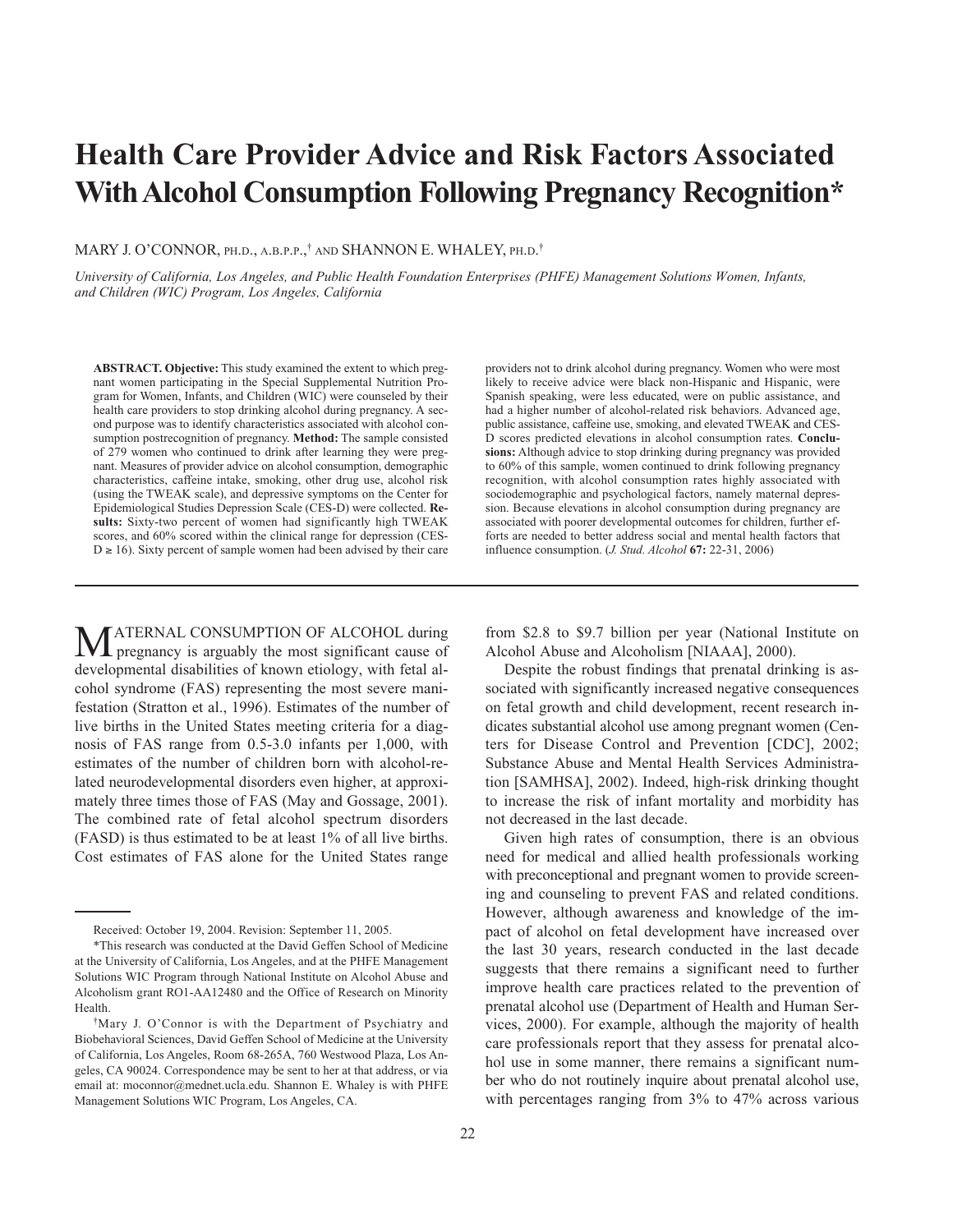studies (Abel and Kruger, 1998; Diekman et al., 2000; Nanson et al., 1995; Nevin et al., 2002).

An equally disconcerting finding is that advice to pregnant women regarding alcohol cessation may vary depending on certain sociodemographic characteristics such as ethnicity, socioeconomic status, and educational level. For example, Kogan et al. found that 40% of black women and 35% of Hispanic women reported not receiving advice regarding alcohol cessation during pregnancy, compared with 30% of white women (Kogan et al., 1994). Poorer women and women with less than a high school education were also less likely to receive advice. This pattern suggests that women from vulnerable populations are less likely to receive education and counseling regarding alcohol use during pregnancy, which is consistent with findings that suggest that FAS is more common among lower-income minority populations (Abel, 1995).

Of note, the disparity in the provision of information to poor minority women has resulted in a lack of understanding of the risks of drinking during pregnancy for these women (Dufour et al., 1994; Serdula et al., 1991). Furthermore, when "frequent" prenatal drinking has been examined, low-income minority women with less education are more likely to be overrepresented (Centers for Disease Control and Prevention, 1995). These results illustrate the need to increase awareness of the risks of drinking during pregnancy among all pregnant women, including those from low-income, ethnically diverse populations.

In addition to the problems of inadequate or selective screening, education, and counseling of pregnant women, certain factors unique to the woman herself may make it more difficult for her to stop drinking even if she has been advised by her care provider of the adverse consequences to her fetus. One such factor is the woman's alcohol risk based on the psychological and behavioral consequences associated with her drinking behavior (Chang et al., 1999b; Dawson et al., 2001; Russell et al., 1996). Indeed, although many instruments have been developed to assess risk status, ones that have proven to be most effective for women are those that assess alcohol intake indirectly by asking about tolerance to alcohol's effects and social and psychological consequences of drinking (Bradley et al., 1998; Chang, 2001; Dawson et al., 2001).

Comorbid psychiatric problems, such as depression, also have the potential to exacerbate the negative consequences of alcohol use during pregnancy. It is well established that depression is a significant contributing factor to high-risk drinking in nonpregnant women (NIAAA, 1997). Studies reveal that women who are experiencing symptoms of depression drink a higher number of drinks per drinking occasion (Flynn et al., 2003; Haack et al., 1988) and have more problems associated with alcohol use (Marcus et al., 2003), thus impeding the effectiveness of treatment attempts (Haller et al., 1993; Raskin, 1993).

The interactive nature of maternal alcohol use and depression may be particularly confounded during pregnancy. Previous studies have reported that up to 70% of women experience some depressive symptoms during pregnancy (Llewellyn et al., 1997). Rates of diagnosed depression in pregnancy have ranged from 10% to 50% depending on the diagnostic criteria used and populations studied (Gotlib et al., 1989; Kurki et al., 2000; McKee et al., 2001). Moreover, women drinking at levels that would be detrimental to the fetus have been shown to have the highest levels of depressive symptoms (Hanna et al., 1994; Meschke et al., 2003; Zukerman et al., 1989). Significantly, comorbid alcohol use and depression have been shown to have negative consequences on infant outcomes. For example, a retrospective report of over 500,000 women in California found that those women diagnosed with comorbid substanceuse disorders and psychiatric disorders were more likely to deliver low birth weight and preterm infants than those with either of these conditions alone (Kelly et al., 2002).

Regarding ethnic or cultural differences and rates of depression, although depressed mood has been found to relate to a higher likelihood of prenatal alcohol use in predominately white non-Hispanic women (Flynn et al., 2003; Meschke et al., 2003), the relation between alcohol use and depression has also been well documented among minority populations, with some studies revealing strong associations among black non-Hispanic and Hispanic women (Caetano, 1987; Golding et al., 1993; Grant and Harford, 1995; Vega et al., 2003). Indeed, one study found that 51% of black non-Hispanic and Hispanic pregnant women could be categorized as depressed on a standardized depression screening instrument (McKee et al., 2001). These findings strongly suggest that maternal depression is an important variable to consider when counseling women about alcohol cessation during pregnancy. In fact, counseling and treatment efforts may be unsuccessful unless concomitant treatment for depression is instituted.

Given the findings that drinking alcohol during pregnancy is associated with negative impacts on child development and that low-income minority children may be particularly vulnerable, we examined a group of women participating in a Women, Infants, and Children (WIC) program in Los Angeles and Orange Counties, California, who reported drinking alcohol postpregnancy recognition. The purpose of this study was to examine the extent to which women were counseled by their health care providers to stop drinking during pregnancy and to describe the characteristics of women who received advice. A second purpose was to identify variables associated with postconception drinking in this population of low-income minority women. Unlike other studies examining differences between abstinent women and women who drank during pregnancy, our sample was composed entirely of women who reported current alcohol use postpregnancy recognition. This report is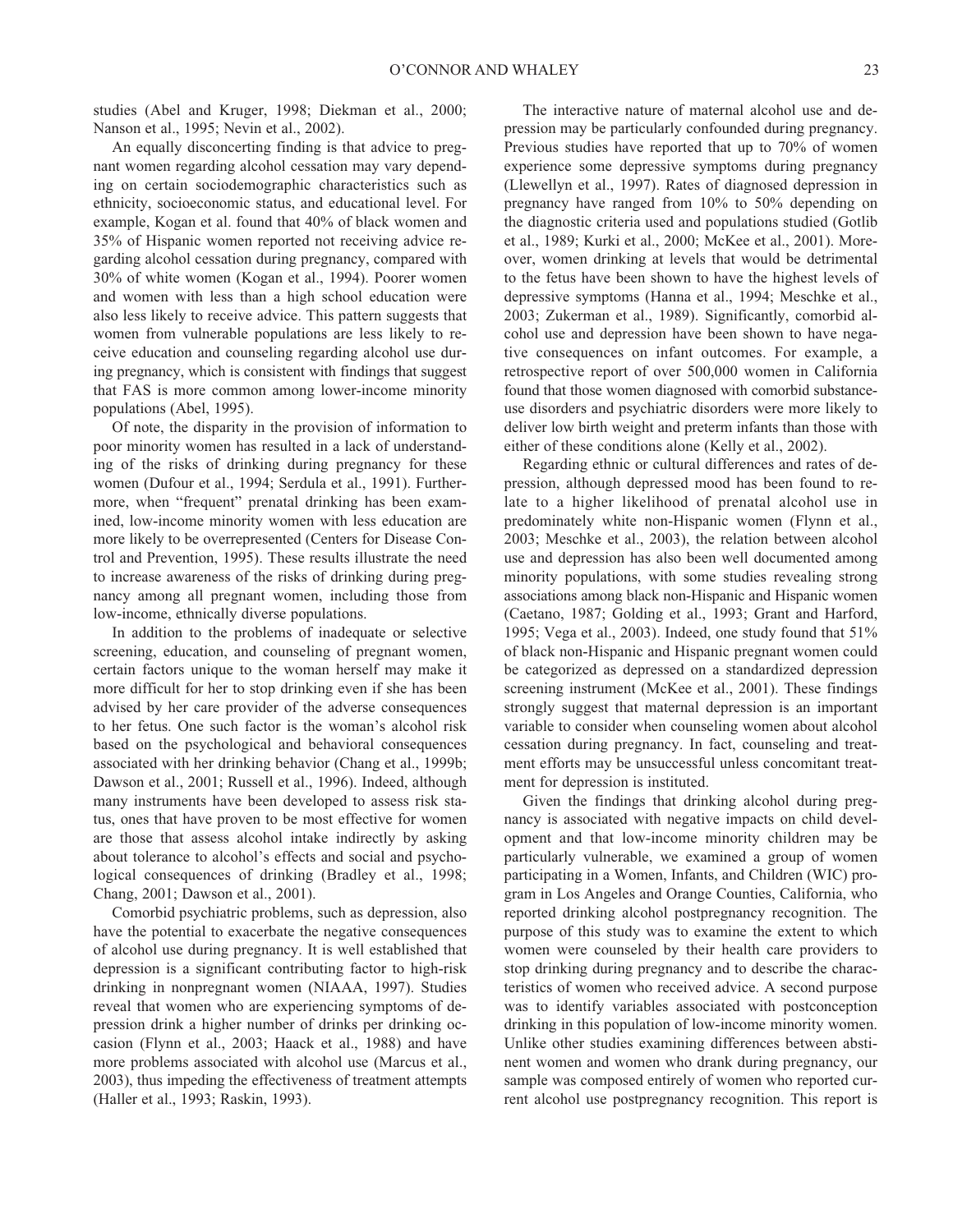part of a larger study designed to improve screening techniques at WIC in order to provide specialized brief interventions to reduce prenatal alcohol exposure.

#### **Method**

## *Procedures*

The Public Health Foundation Enterprises (PHFE) Management Solutions WIC Program (PHFE-WIC) in southern California is the largest WIC agency in the country, serving over 316,000 pregnant women, infants, and children every month in 53 centers. Approximately 11% of the PHFE-WIC caseload is pregnant women. Because of the severity of the effects of prenatal alcohol consumption, WIC is mandated to screen and counsel all prenatal clients who report using alcohol and other drugs. At the first prenatal visit, a nutritionist carries out an enrollment interview that includes questions on potential risk factors during pregnancy including alcohol and drug use. This information, along with demographic information on ethnicity, age, and education, is recorded in the Integrated Statewide Information System (WIC-ISIS), the data system for all WIC clients seen in California.

For this research, 12 PHFE-WIC centers were randomly selected for study to examine the impact of improved screening and counseling procedures on prenatal alcohol use. While waiting for their prenatal enrollment visit, pregnant women received a self-report alcohol screener. Bilingual WIC staff was available for those participants needing assistance reading the screener. During the course of the study, 4,630 women were screened for postconception drinking, representing approximately 70% of the prenatal enrollment population. Of that number, approximately 82% (3,797/ 4,630) of the women consented to participate. This percentage is consistent with participation rates for other studies conducted at PHFE-WIC. Analyses of demographic data from ISIS revealed that women who volunteered for the study did not differ from the general PHFE-WIC population on major demographic variables of ethnicity, age, or education. The screener asked about alcohol consumption both prior to pregnancy recognition and following recognition. In addition, women were asked to provide demographic information and completed instruments designed to record risk drinking (TWEAK; Russell, 1994) and recent depressive symptoms (Center for Epidemiological Studies Depression Scale [CES-D]; Radloff, 1997). Approximately 23.8% (904/3,797) of women screened indicated that they used alcohol postconception. Of that percentage, approximately 62% (560/904) reported drinking prior to pregnancy recognition and 38% (344/904) continued drinking after finding out they were pregnant. Of the 344 women who were current drinkers, 81% (279/344) participated in a more extensive interview of their drinking patterns. Women who

participated in this interview did not differ significantly from women who declined to participate on measures of ethnicity, age, marital status, education, income, public assistance, language preference, or gestation on enrollment. Further, they did not differ on their average scores on the TWEAK or CES-D. Regardless of whether or not they chose to participate in the interview, all women received counseling from the WIC nutritionists to stop drinking. Women with significant problems of abuse or dependence, as determined by NIAAA guidelines (Sobell and Sobell, 1995), were counseled and provided with appointments to treatment programs.

Women who participated in the more extensive interview were asked about their alcohol and other drug consumption using the Health Interview for Women (O'Connor and Kasari, 2000). Women were assured of confidentiality and told that refusal to participate in the study would not affect their WIC benefits. The University of California, Los Angeles, Institutional Review Board approved all procedures and a Certificate of Confidentiality was obtained from the NIAAA.

## *Participants*

Participant characteristics are presented in Table 1. The ethnic breakdown of the sample was  $6.8\%$  ( $n = 19$ ) white non-Hispanic; 17.6% (*n* = 49) black non-Hispanic; 71.6% (*n* = 200) Hispanic [29.7% (*n* = 83) English speaking; 41.9% (*n* = 117) Spanish speaking]; and 3.9% (*n* = 11) Other [1.4% (*n* = 4) Asian; 0.3% (*n* = 1) Native American; and 2.2%  $(n = 6)$  mixed ethnicity]. The participants ranged in age from 15 to 44 years, with an average (SD) age of 27.89 (6.07) years. Most women were married or living with a partner and had an average of 11.34 (3.37) years of education. The majority of women had incomes of \$15,000 or less, and more than a fifth of the sample was receiving public assistance. On average, women were screened at 17.79 (7.98) weeks gestation.

#### *Measures*

*Alcohol screener.* Following consent, all participants were asked to fill out a two-page alcohol screener. The screener, in English or Spanish, was written in simple language to be understandable to women with a fourth-grade level of education. The Spanish version of the screener was constructed by a process of translation and back-translation of the basic English screener. Information on the woman's ethnicity (self-identified), age, marital status, years of education, income, utilization of public assistance, language preference, and weeks of gestation was queried. Number of weeks gestation was determined using the date of screening and the due date that was given at pregnancy confirmation. The screener incorporated quantity-frequency questions to inquire about typical consumption patterns. Women also were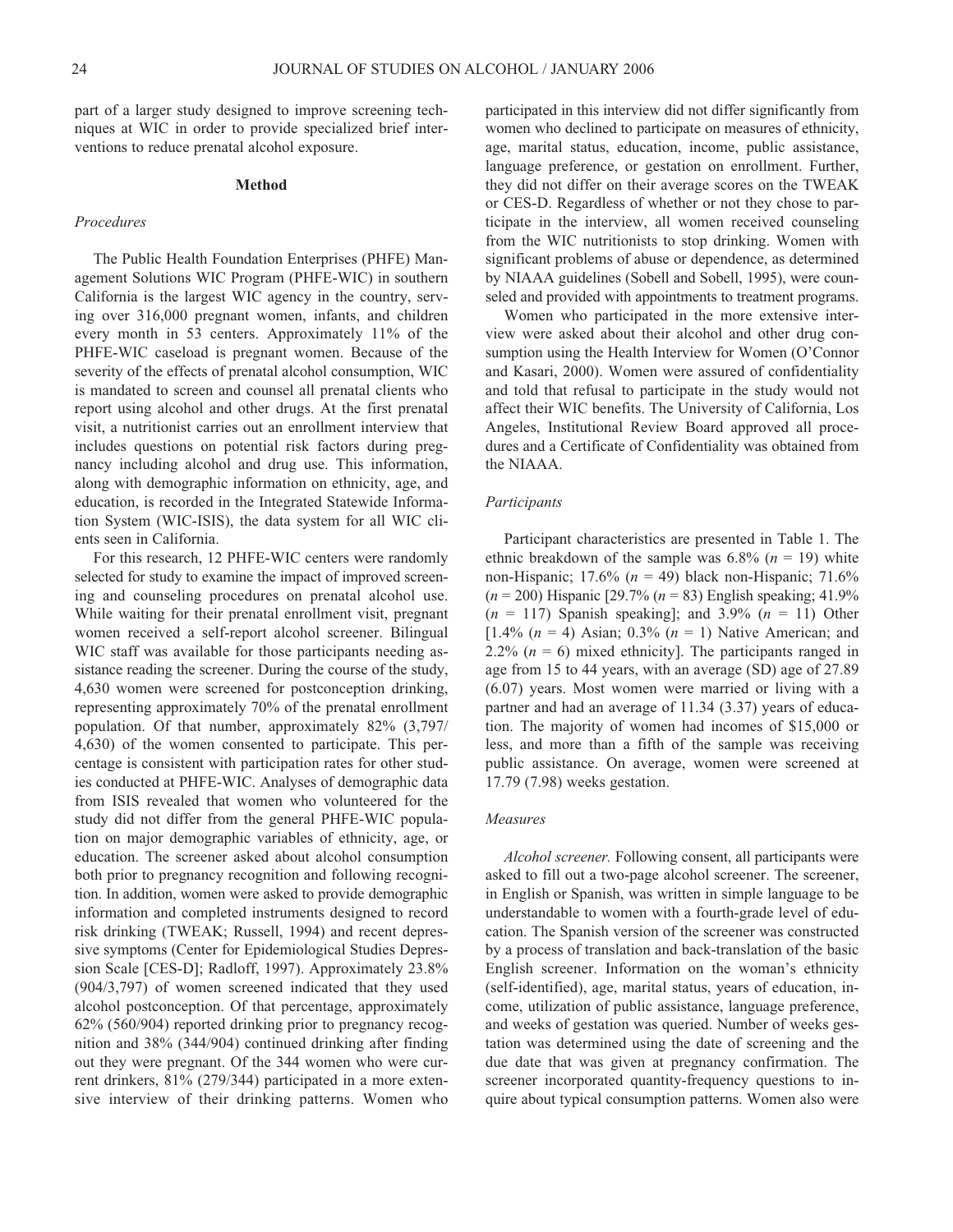|                                    | Advice to stop |                 |                |                  |  |
|------------------------------------|----------------|-----------------|----------------|------------------|--|
|                                    | Total sample   | drinking        | No advice      |                  |  |
| Variables <sup>a</sup>             | $(N = 279)$    | $(n = 138/230)$ | $(n = 92/230)$ | $\boldsymbol{p}$ |  |
| Ethnicity, %                       |                |                 |                | .003             |  |
| White non-Hispanic                 | 6.8            | 50.0            | 50.0           |                  |  |
| Black non-Hispanic                 | 17.6           | 70.7            | 29.3           |                  |  |
| Hispanic English speaking          | 29.7           | 45.3            | 54.7           |                  |  |
| Hispanic Spanish speaking          | 41.9           | 71.1            | 28.9           |                  |  |
| Other                              | 3.9            | 37.5            | 62.5           |                  |  |
| Age in years, mean (SD)            | 27.89 (6.07)   | 27.92 (6.26)    | 27.86 (6.11)   | $_{\rm NS}$      |  |
| Marital status, %                  |                |                 |                | .01              |  |
| Married/partner                    | 69.3           | 55.3            | 44.7           |                  |  |
| Single/divorced                    | 30.7           | 72.1            | 27.9           |                  |  |
| Education in years, mean (SD)      | 11.34(3.37)    | 11.04(3.31)     | 11.83 (3.06)   | <b>NS</b>        |  |
| $\geq$ High school education, %    | 57.7           | 54.1            | 45.9           | .02              |  |
| $\leq$ High school education, $\%$ | 42.3           | 68.4            | 31.6           |                  |  |
| Income, $\%$                       |                |                 |                | .06              |  |
| ≤\$15,000                          | 67.1           | 60.8            | 39.2           |                  |  |
| $>$ \$15,000                       | 32.9           | 47.1            | 52.9           |                  |  |
| Public assistance, %               |                |                 |                | .03              |  |
| Yes                                | 22.0           | 71.7            | 28.3           |                  |  |
| N <sub>0</sub>                     | 78.0           | 55.7            | 44.3           |                  |  |
| Language preference, %             |                |                 |                | .01              |  |
| English                            | 58.0           | 54.3            | 45.7           |                  |  |
| Spanish                            | 42.0           | 70.8            | 29.2           |                  |  |
| Weeks gestation, mean (SD)         | 17.79 (7.98)   | 18.51(8.33)     | 17.12 (7.42)   | $_{\rm NS}$      |  |
| MAX, mean (SD)                     | 2.08(3.21)     | 2.27(3.76)      | 1.83(2.90)     | $_{\rm NS}$      |  |
| TWEAK, mean (SD)                   | 1.87(1.50)     | 2.09(1.64)      | 1.70(1.20)     | .05              |  |
| CES-D, mean (SD)                   | 18.24 (9.83)   | 17.66 (9.03)    | 18.76 (11.09)  | $_{\rm NS}$      |  |

TABLE 1. Demographic characteristics and health care provider advice

*Notes:*  $ns = not significant; MAX = maximum drinks per drinking occasion; CES-D = Center for$ Epidemiological Studies Depression Scale. *aN*'s vary based on missing data: For ethnicity, age, education, language preference, and MAX,  $N = 279$ ; for marital status,  $n = 277$ ; for income,  $n =$ 239; for public assistance,  $n = 270$ ; for weeks gestation,  $n = 268$ ; for TWEAK and CES-D,  $n =$ 272.

queried as to whether or not they had any alcohol in the previous week, on the previous weekend, or during the previous month. Any report of alcohol consumption on any of the questions constituted a positive screen.

The TWEAK was included in the screener to assess highrisk drinking (Russell, 1994). This tool identifies potential problem drinking with items that inquire about consequences, behaviors, and perceptions frequently associated with alcohol abuse. The TWEAK has been determined to be the optimal screening tool for pregnant women and high levels of sensitivity/specificity can be obtained across different ethnic groups using a cut point of 2 or more (Bradley et al., 1998; Dawson et al., 2001; Russell et al., 1996). To assess health care provider advice on alcohol use during pregnancy, women were asked if their doctor (1) had told them not to drink alcohol during pregnancy, (2) had never talked to them about drinking alcohol during pregnancy, or (3) had said that it was "okay" to drink alcohol during pregnancy.

*Health Interview for Women.* If a woman screened positive for current alcohol use, she was administered the Health Interview for Women (O'Connor and Kasari, 2000). The interview yields standard alcohol measures of average number of drinks per drinking occasion, maximum drinks per occasion, and the frequency of both. The measure used for this study, maximum drinks per drinking occasion (MAX), was selected based on previous work demonstrating that it is a valid predictor of prenatal alcohol exposure effects and more accurately reflects heavy episodic drinking shown to result in more significant teratogenesis (O'Connor et al., 1993). The measure consisted of a simple count of the maximum number of drinks the mother reported consuming per drinking occasion during her pregnancy. Container size and amount of absolute alcohol were considered when estimating alcohol consumption levels. One drink was considered to be 0.60 oz of absolute alcohol; thus, one 12-oz can of beer containing 5% absolute alcohol was considered one drink, whereas one 16-oz can of 8% malt liquor was considered two drinks. All alcohol levels obtained were considered estimates of actual exposure because they were based on maternal self-report.

Caffeine ingested during pregnancy was calculated according to the procedure of Jacobson et al. (1984). The number of cups of coffee and tea was calculated along with the number of caffeinated soft drinks. Coffee was assigned a weight of 3, whereas caffeinated tea and soft drinks were assigned a weight of 1. The sum of these weighted scores was used as the measure of caffeine consumption per day.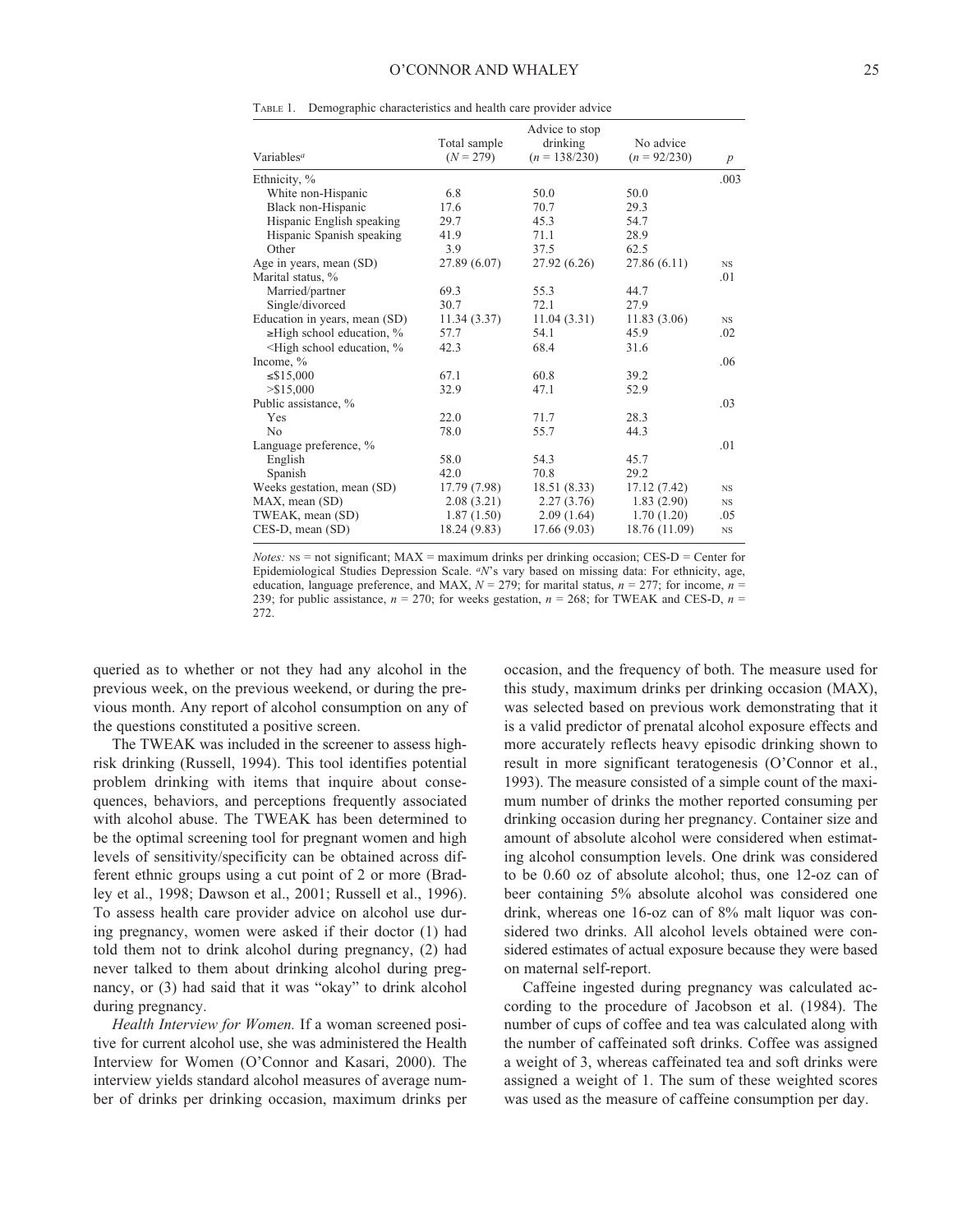Amount of smoking was estimated by a simple count of the number of cigarettes the mother reported smoking each day. The number of prescription versus over-the-counter drugs was calculated separately for data analysis. Illegal drug use was also queried. For example, marijuana or cocaine use was coded on a scale from 0 to 2, with 0 representing no cocaine or marijuana use, 1 representing use 1-2 times a week, and 2 representing use 3 or more times a week.

*The Center for Epidemiological Studies Depression Scale.* Current depressive symptoms were measured by the CES-D (Radloff, 1997). The CES-D is a self-report measure containing 20 items designed to assess recent depressive symptoms. The scale is used widely as a screening instrument to detect depression in nonclinical and clinical populations. The measure has high internal consistency, reliability, and validity and has been used extensively in studies of depression in women from low-income minority populations (Chung et al., 2003; Lennon et al., 2002). Items on the CES-D cover a woman's symptoms during the previous week and are rated on a 4-point Likert scale  $(0 =$ rarely, less than 1 day;  $1 =$  sometimes,  $1-2$  days;  $2 =$  occasionally, 3-4 days;  $3 =$  often, 5-7 days). A total score is derived by summing the ratings across the 20 items. A standard cutoff score of 16 or above has been used to define clinically significant depressive symptoms, with a score of ≥30 reflecting severe depression (Beeghly et al., 2002).

## *Nutritionist training*

WIC nutritionists from the 12 intervention sites were trained to score the self-administered alcohol screener and to administer the Health Interview for Women prior to participant enrollment. The initial training focused on education regarding the risks of prenatal alcohol use and the importance of increasing more accurate detection of prenatal alcohol consumption by pregnant women. Further training included observation of the administration of the Health Interview for Women and practice administering the interview supervised by the study research team. Nutritionists attained 100% reliability in administering the Health Interview for Women before they administered it to participants. Completed interviews were checked for accuracy of scoring daily by research staff. In the event an interview form was inaccurate or incomplete, the nutritionist was refreshed on the correct procedure and practiced again to 100% reliability. Quarterly meetings were held at WIC headquarters as well as monthly visits to participating centers to ensure that the protocol was being followed and the interviews were being conducted correctly.

## *Data analysis plan*

Descriptive information on sample participants was examined and is shown in Table 1. To examine care provider

advice, the percentage of women who had been advised by their health practitioner not to drink during pregnancy versus those who had not received such advice was calculated. Variables included ethnicity, age, marital status, education, income, public assistance, language preference, weeks of gestation on enrollment in WIC, and TWEAK, MAX, and CES-D scores. Next, we examined advice provided in relation to demographic characteristics, alcohol risk score (TWEAK), alcohol consumption levels (MAX), and depressive symptoms (CES-D) using chi-square analyses and independent samples *t* tests. Of primary interest was the association among health care provider advice, demographic and health behavior variables, and elevations in alcohol consumption during pregnancy as measured by the maximum drinks score (MAX). Independent variables were entered simultaneously in a single multiple regression equation. This method allows for examination of the association of each independent variable to the outcome variable after controlling for all other variables. The statistical significance of the overall model and individual standardized beta coefficients were calculated.

## **Results**

## *Alcohol consumption, alcohol risk score, and other drug use during pregnancy*

The average maximum drinks per drinking occasion for the sample was 2.08 (3.21). Fifty-four percent of women drank a maximum of one drink per occasion, 21% drank a maximum of two drinks, and 25% reported drinking three or more drinks per occasion. Total average TWEAK score for the sample was  $1.87$   $(1.50)$  with a range of 0 to 7. Sixty-two percent of sample women scored  $\geq 2$  on the TWEAK, which has been suggested as a cut point for pregnant women who may not be alcohol dependent but who may, nevertheless, drink at levels that place the fetus at risk (Russell et al., 1996).

Sample women reported drinking 1.86 (2.63) caffeinated drinks and smoked 0.64 (2.31) cigarettes per day. Eighteen percent of women took aspirin or over-the-counter drugs. A very small minority of women reported use of prescription medications or illegal drug use  $(\leq 3\%)$ . Marijuana use one to two times a week was endorsed by six women (2.2%) and three or more times a week by three women (1.1%). Cocaine use one to two times a week was acknowledged by one woman (0.4%) and three or more times a week by one woman (0.4%). Three women (1.1%) acknowledged using antidepressants regularly.

## *Depression during pregnancy*

The mean score on the CES-D revealed that, on average, sample women were endorsing a high number of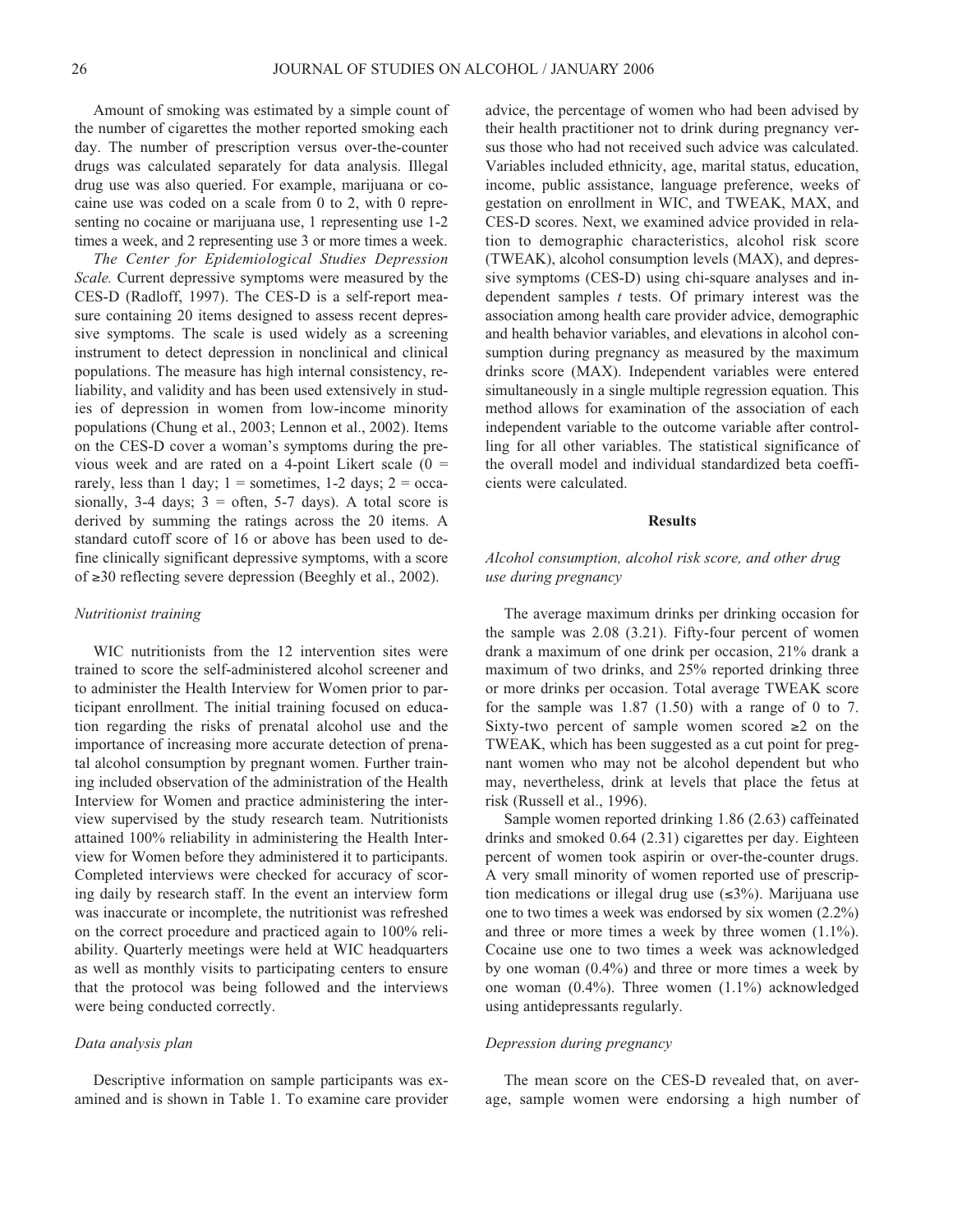depressive symptoms (mean  $= 18.24$  [9.83]). The CES-D scores ranged from 0 to 48, with 60% of women scoring above the clinical cut point  $(\geq 16)$  for depression. Forty percent of women were classified as minimally (scores of 0-9) or mildly (10-15) depressed, 49% were moderately depressed (16-29), and 11% were severely depressed  $(\geq 30)$ .

#### *Health practitioner advice to women*

Of the 279 women who participated in the study, data on care provider advice were available on 230 women (82.4%). Although data were missing on 49 of the 279 women, the question was not asked on an earlier version of the screening questionnaire given to 24 of the women. Thus, for those women who were given the opportunity to answer the question, 90% (230/255) provided an answer. Women with missing data did not differ from the women who completed the screening questionnaire on demographic variables previously described. Examination of the data revealed that, of those women who had an opportunity to respond to this item, 60% (*n* = 138) had been advised not to drink during pregnancy,  $37\%$  ( $n = 85$ ) were never told anything about drinking during pregnancy, and 3% (*n* = 7) were told that it was "okay" to drink.

Analysis of demographic data, presented in Table 1, suggested that health care providers were more likely to advise black non-Hispanic (70.7%) and Hispanic Spanish speaking (71.1%) women to stop drinking during pregnancy than white non-Hispanic (50.0%) or Hispanic English speaking (45.3%) women or women classified as Other (37.5%)  $(\chi^2 = 15.67, 4/230 \text{ df}, p < .003)$ . Providers were also more likely to give advice to women who were single or divorced (72.1%) than to married women or women living with a partner (55.3%), to women with less than a high school education (68.4%) compared with those who had been graduated from high school or who had some college education (54.1%), to women with incomes of less than

\$15,000 per year (60.8%) compared with women with higher incomes (47.1%), and to women on public assistance (71.7%) compared with those who were not on public assistance (55.7%). Spanish speakers (70.8%) were more likely to receive advice than English speakers (54.3%). Maternal age, weeks gestation on enrollment in WIC, and level of depressive symptoms did not appear to be related to provider advice.

Women who had been advised to stop drinking during pregnancy reported higher alcohol risk scores, as measured by the TWEAK (mean  $= 2.09$  [1.64]), compared with women who had not received advice (mean = 1.70 [1.20]; *t*  $= 1.89$ , 224 df,  $p < .05$ ); however, there was no statistically significant difference in level of alcohol consumption  $(MAX)$  between women who received advice (mean = 2.27) [3.76] drinks) and those who did not receive advice (mean = 1.83 [2.91] drinks; *t* = 0.94, 228 df, *p* = .35).

## *Predictors of higher levels of alcohol consumption during pregnancy*

Simple correlations among all study variables are presented in Table 2. To test the relative contributions of each of these variables, including provider advice, to the prediction of drinking during pregnancy, they were entered into a multiple regression analysis with maximum number of drinks per drinking occasion (MAX) as the outcome variable. Ethnicity was significantly statistically related to a number of the predictor variables under study but was not associated with MAX  $(r = 0.10; p < 0.10)$ , so it was omitted from the final analysis so as not to obscure the significance of other individual predictors to outcome. The overall model was significant (*F* = 7.61, 12/163 df, *p* < .0001; *R*<sup>2</sup> = .36). Table 3 presents standardized beta coefficients and reveals that women who were older, who were not on public assistance, who enrolled in WIC earlier in their pregnancies, who consumed more caffeinated drinks, and who smoked

|    | Variables          | 2      | 3      | 4                | 5                | 6                | 7      | 8       | 9                | 10     | 11               | 12               | 13               |
|----|--------------------|--------|--------|------------------|------------------|------------------|--------|---------|------------------|--------|------------------|------------------|------------------|
|    | 1. Age             | $-.08$ | .05    | .09              | $.12*$           | $-.06$           | .07    | .07     | $.23^+$          | $-.05$ | $-.04$           | $-.01$           | .05              |
|    | 2. Marital status  |        | $-.02$ | .30 <sup>†</sup> | $-.21^{\dagger}$ | .23 <sup>†</sup> | $-.06$ | $-.02$  | $-.33^{\dagger}$ | $-.02$ | $-.21^{\dagger}$ | $.16^{\dagger}$  | $-.20^{\dagger}$ |
|    | 3. Education       |        |        | $.14*$           | $-.02$           | $.32^{\dagger}$  | .06    | $-.14*$ | $-.06$           | $-.08$ | $-.04$           | $.14*$           | $-.17^{\dagger}$ |
| 4. | Income             |        |        |                  | $-.19^{\dagger}$ | $-.06$           | .10    | $-.08$  | $-.10$           | $-.12$ | $-.10$           | .13              | $-.08$           |
|    | 5. Public assist   |        |        |                  |                  | $-.24^{\dagger}$ | $-.04$ | .01     | $.24^{\dagger}$  | .03    | .06              | $-.14*$          | $-.07$           |
|    | 6. Language        |        |        |                  |                  |                  | $-.04$ | .06     | $-.23^{\dagger}$ | $-.00$ | $-.15*$          | $-.16^{\dagger}$ | $-.12$           |
|    | 7. Weeks gestation |        |        |                  |                  |                  |        | .02     | $-.04$           | $.15*$ | .04              | $-.09$           | $-.10$           |
|    | 8. Caffeine        |        |        |                  |                  |                  |        | 1       | .24 <sup>†</sup> | $.15*$ | .04              | .08              | $.21^{\dagger}$  |
|    | 9. Smoking         |        |        |                  |                  |                  |        |         | 1                | $-.04$ | $.14*$           | $-.02$           | $.22^+$          |
|    | 10. CES-D          |        |        |                  |                  |                  |        |         |                  |        | .04              | .06              | $.14*$           |
|    | 11. TWEAK          |        |        |                  |                  |                  |        |         |                  |        |                  | $-.13$           | $.25^{\dagger}$  |
|    | 12. Advice         |        |        |                  |                  |                  |        |         |                  |        |                  | 1                | $-.06$           |
|    | 13. MAX            |        |        |                  |                  |                  |        |         |                  |        |                  |                  |                  |

*Notes*: CES-D = Center for Epidemiological Studies Depression Scale; MAX = maximum drinks per drinking occasion.

 $*_{p}$  < .05;  $\dagger_{p}$  < .01.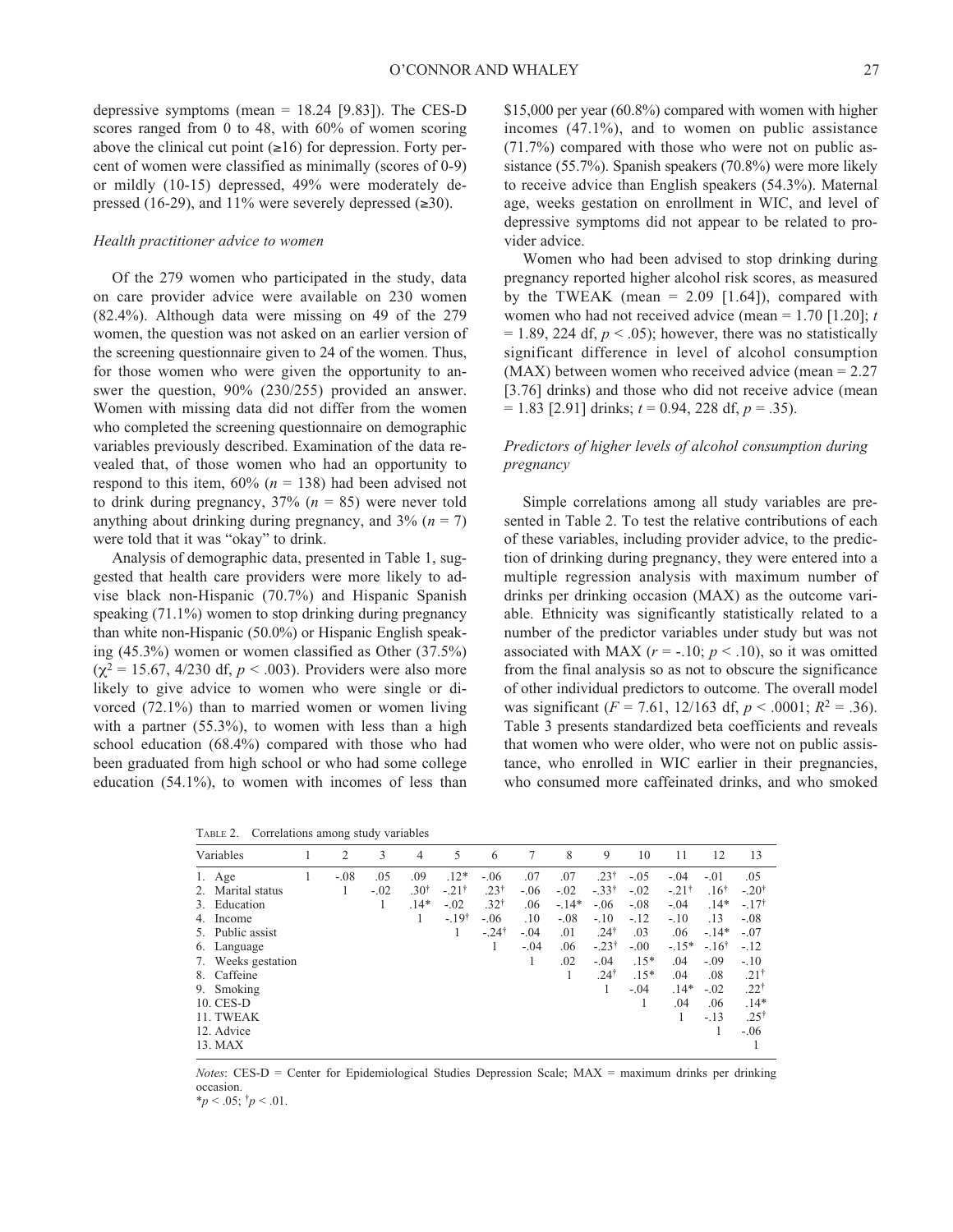TABLE 3. Predictors of alcohol consumption during pregnancy (MAX)

| Predictors        | b(SE)       | β                |  |
|-------------------|-------------|------------------|--|
| Age               | .06(0.03)   | $.15*$           |  |
| Marital status    | .21(.14)    | .04              |  |
| Education         | $-.47(.35)$ | $-.09$           |  |
| Income            | $-.09(.38)$ | $-.02$           |  |
| Public assistance | $-.92(.38)$ | $-.16*$          |  |
| Language          | $-.60(.38)$ | $-.12$           |  |
| Weeks gestation   | $-.06(.02)$ | $-.19^{\dagger}$ |  |
| Caffeine          | .20(.07)    | $.21^{\dagger}$  |  |
| Smoking           | .93(0.53)   | $.14*$           |  |
| CES-D             | .04(0.02)   | $.16*$           |  |
| <b>TWEAK</b>      | .50(.11)    | $.30^{1}$        |  |
| Provider advice   | .14(.34)    | .03              |  |

*Note*: MAX = maximum drinks per drinking occasion.  $*_{p}$  < .05;  $^{\dagger}p$  < .01;  $^{\dagger}p$  < .001.

were more likely to consume more alcohol during pregnancy than those who did not present with these characteristics. Moreover, heavier consumption was more likely to be associated with higher levels of depression and higher TWEAK scores. Given these associations, provider advice proved not to be predictive of alcohol consumption level.

## **Discussion**

Prevention of alcohol-exposed pregnancies has been identified as a healthcare priority by the Institute of Medicine (Stratton et al., 1996) and the U.S. Department of Health and Human Services in its publication, Healthy People 2010 (Department of Health and Human Services [DHHS], 2000). The goal of Healthy People 2010 is to reduce alcohol consumption in pregnant women by 94% and to eliminate binge drinking during pregnancy by the end of the decade. Achieving such significant reductions in prenatal alcohol use would have a major public health impact on reducing rates of fetal alcohol spectrum disorders in the United States. To achieve this primary prevention goal, health care providers must be willing to advise all women about the dangers of alcohol consumption. Ideally, this advice would be given during preconception counseling but, at the very least, should be provided to all pregnant women. Currently, however, counseling of pregnant women is not universal in the United States, as reported in a large national survey of obstetricians (Diekman et al., 2000). Despite the fact that 97% of physicians stated that they typically asked their pregnant patients about alcohol use, only 50% reported that they offered advice to all pregnant women. In the present study, a slightly higher percentage (60%) of women reported receiving advice, but universal counseling was not achieved. Because many of the characteristics of this sample are consistent with those of women who are more likely to deliver a child with FAS (Abel, 1995), there is a pressing need for providers to consistently provide alcohol counseling to all women of childbearing age (Wells et al., 2001).

Unfortunately, despite the fact that many women in this sample did report being told to stop drinking, provider advice proved to be a poor predictor of alcohol consumption in that there was no difference in the levels of alcohol consumed between those women who received advice and those who did not receive advice. These findings suggest that although health care providers are making some attempts to advise low-income minority women about the dangers of alcohol consumption during pregnancy, there are other important factors associated with drinking behavior that need to be addressed for women to be able to benefit from such advice. In this sample, although older age and poverty proved to be risk factors, women who were engaging in unhealthful practices such as consuming caffeinated drinks and smoking were more likely to consume alcohol in higher quantities, after other demographic variables were taken into consideration. Most important, women whose alcohol risk scores and levels of depressive symptoms were high proved to be at increased risk for greater alcohol consumption during pregnancy.

Indeed, a majority of women (62.5%) in this sample had scores on the TWEAK that were suggestive of alcohol consumption patterns that are potentially harmful for the fetus (Russell et al., 1996). Further, 46% of women were drinking two drinks or more per drinking occasion, a rate that has been demonstrated to be associated with negative developmental outcomes (Jacobson and Jacobson, 1999; O'Connor et al., 1993; Sood et al., 2001). A high number of depressive symptoms was also endorsed by a significant percentage of study participants (60%), with 11% of the sample scoring in the severe range of depression. Although fairly consistent with the literature on depressive symptomatology among pregnant minority women (Huynh-Nhy et al., 2004; Zayas et al., 2003), these rates are unacceptably high when compared with those of pregnant women in the general population that are estimated at between 8.5% and 11.0% (Gaynes et al., 2005). This finding is of further concern given that higher levels of depressive symptoms were also highly predictive of higher levels of alcohol consumption during pregnancy in this sample. Thus, results suggest that interventions aimed at reducing alcohol consumption during pregnancy may prove to be unsuccessful unless screening and referral for mental health problems are included.

Although interventions aimed at reducing psychological distress and depression during pregnancy may be difficult to provide on a large-scale basis, given the great risk afforded to the mother and the fetus related not only to maternal emotional distress but also to the concomitant increase in the likelihood that alcohol consumption will be higher, it is important to offer treatment. Unfortunately, there is a greater unmet need for treatment of mental health problems among low-income ethnic minority individuals than among the general population (Wells et al., 2001). Further,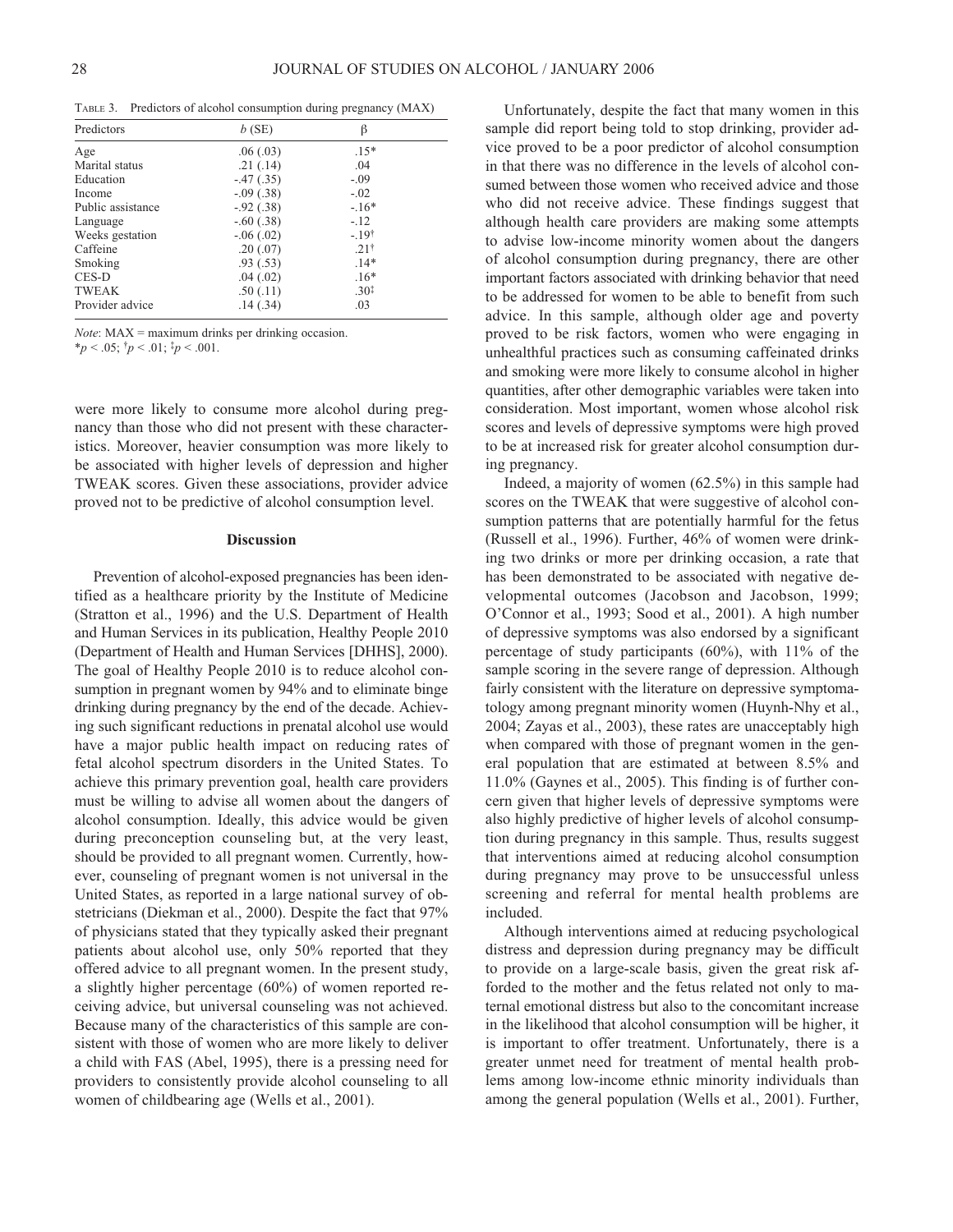although primary care providers may identify and recommend treatments for depression for their minority patients, these patients are less likely to seek mental health care or to take antidepressant medications (Cooper et al., 2003; Miranda and Cooper, 2004; Song et al., 2004; Vega et al., 1999). This was true in the present study, in which only 1% of sample women reported taking antidepressant medications despite the fact that the majority of women reported significant levels of psychological distress and that some of these medications have been found to be safe for use during pregnancy in controlled studies (Suri et al., 2004).

#### *Limitations of the study*

Some limitations should be considered in interpreting the results of this study. For example, the sample was drawn from a population of women living in southern California who volunteered to be screened, thereby limiting its generalizability to other populations of women in other parts of California and the United States. More specifically, the sample was highly saturated with low-income Hispanic participants, the majority of whom were born in Mexico and largely reflects the characteristics of this immigrant and U.S.-born population.

Another possible limitation is that women were queried only once about physician advice during their first prenatal enrollment appointment at WIC. Thus, data on counseling that might have taken place later in pregnancy were not obtained. However, because the average woman did not come to WIC until around 18 weeks gestation, this suggests a missed opportunity by health care professionals and supports the need to screen and provide treatment as early as possible.

The use of maternal self-report regarding alcohol consumption levels has been proposed as having suspect validity. Nevertheless, research indicates that self-reported alcohol consumption is more reliable than other methods of inquiry including collateral reports and some laboratory measures (Chang et al., 1999a; Derauf et al., 2003; Jacobson et al., 2002). In addition, factors shown to increase truthful reporting including enhanced assuredness of confidentiality, the utilization of supportive nonjudgmental techniques, conducting the assessments in a community setting, and the use of short questionnaires with clear wording were all used in this study, suggesting that this methodology utilized optimal procedures for increasing the likelihood of accurate reporting.

Finally, it is important to note that no clinical assessment of depression by a mental health professional was conducted in this study, so that formal diagnoses of depression in sample women are not implied. Furthermore, women were not asked specifically about any counseling or other forms of treatment that they may have been receiving for their depressive symptoms aside from the questions concerning medications. For this reason, discussion about access to treatment and treatment response should be considered speculative.

Although results of this study suggest that many of the poorest low-income minority women participating in WIC did receive advice from their care providers to stop drinking alcohol during pregnancy, these women continued to drink despite this advice. Moreover, higher levels of alcohol consumption were related to cultural, socioeconomic, and psychological factors. To successfully reduce alcoholexposed pregnancies, further efforts will be needed to train and encourage health care practitioners to screen all women for alcohol use, to provide more consistent alcohol and mental health counseling, and to better understand the barriers that influence whether or not women will heed their advice. Ongoing education of providers regarding cultural and personal factors influencing the use of care and access to brief interventions and treatment programs for alcohol use/ abuse and mental health problems will be important policy initiatives that could be instituted in an effort to reach national goals of healthier pregnancies and the elimination of alcohol-related developmental deficits.

#### **Acknowledgments**

The authors especially thank Faye Ebeling, Jolie Randall, and Nelly Mallo for their efforts on this project. The authors also thank Eloise Jenks, M.Ed., R.D., and the nutritionists and pregnant women at PHFE-WIC who participated in the study.

#### **References**

- ABEL, E.L. An update on incidence of FAS: FAS is not an equal opportunity birth defect. Neurotoxicol. Teratol. **17:** 437-443, 1995.
- ABEL, E.L. AND KRUGER, M. What do physicians know and say about fetal alcohol syndrome: A survey of obstetricians, pediatricians, and family medicine physicians. Alcsm Clin. Exp. Res. **22:** 1951-1954, 1998.
- BEEGHLY, M., WEINBERG, M.K., OLSON, K.L., KERNAN, H., RILEY, J., AND TRONICK, E.Z. Stability and change in level of maternal depressive symptomatology during the first postpartum year. J. Affect. Disord. **71** (1-3): 169-180, 2002.
- BRADLEY, K.A., BOYD-WICKIZER, J., POWELL, S.H., AND BURMAN, M.L. Alcohol screening questionnaires in women: A critical review. JAMA **280:** 166-171, 1998.
- CAETANO, R. Alcohol use and depression among U.S. Hispanics. Brit. J. Addict. **82:** 1245-1251, 1987.
- CENTERS FOR DISEASE CONTROL AND PREVENTION. Update: Trends in fetal alcohol syndrome—United States, 1979-1993. JAMA. **273:** 1406, 1995.
- CENTERS FOR DISEASE CONTROL AND PREVENTION. National Center for Health Statistics, National Vital Statistics System, Birth File (available at: http://www.cdc.gov/nchs/products/pubs/pubd/hus/tables/2002/ 02hus007.pdf), 2002.
- CHANG, G. Alcohol-screening instruments for pregnant women. Alcohol Res. Hlth. **25:** 204-209, 2001.
- CHANG, G., GOETZ, M.A., WILKINS-HAUG, L., AND BERMAN, S. Prenatal alcohol consumption: Self versus collateral report. J. Subst. Abuse Treat. **17:** 85-89, 1999a.
- CHANG, G., WILKINS-HAUG, L., BERMAN, S., AND GOETZ, M.A. The TWEAK: Application in a prenatal setting. J. Stud. Alcohol **60:** 306-309, 1999b.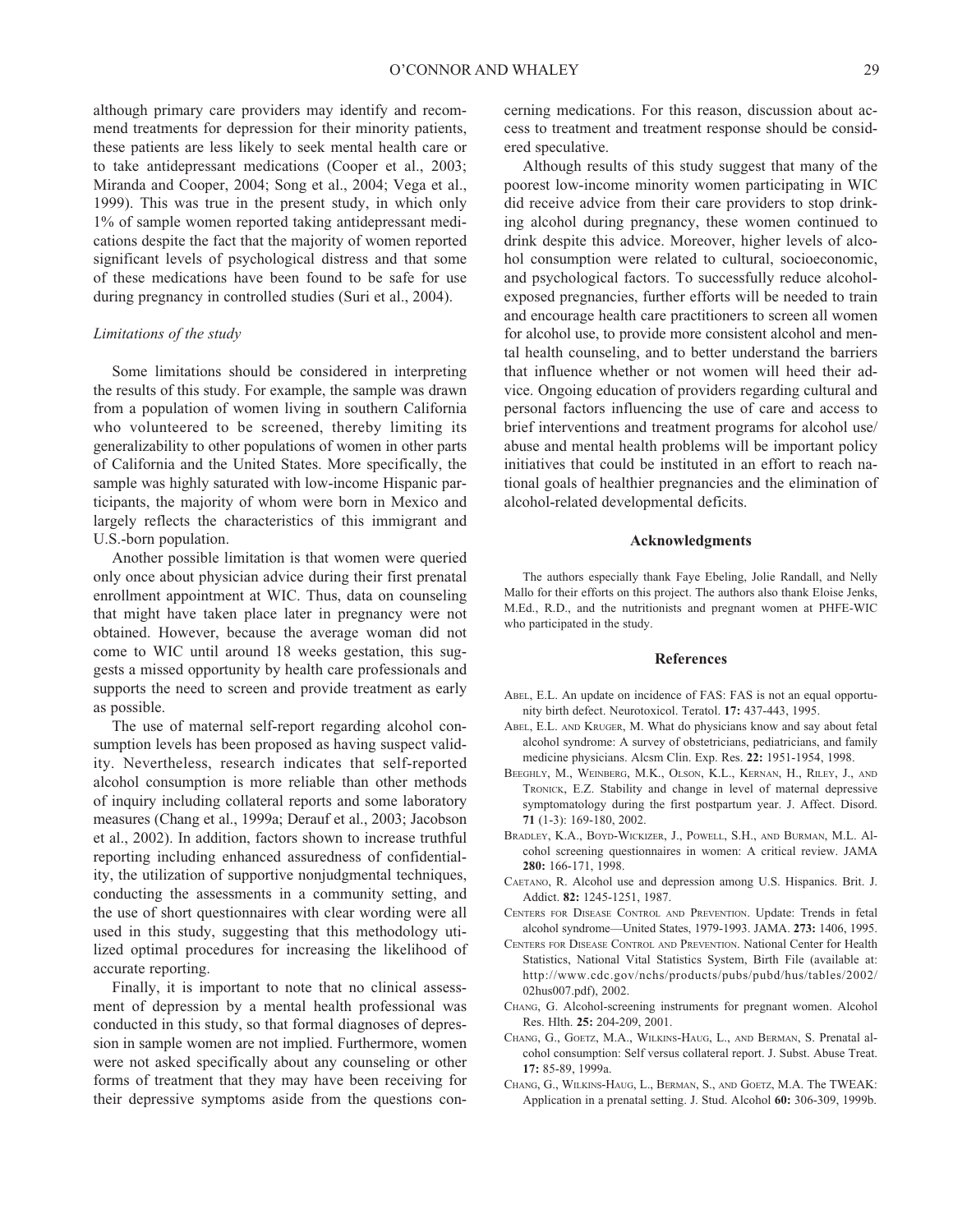- CHUNG, H., TERESI, J., GUARNACCIA, P., MEYERS, B.S., HOLMES, D., BOBROWITZ, J.P., AND FERRAN, E., JR. Depressive symptoms and psychiatric distress in low income Asian and Latino primary care patients: Prevalence and recognition. Commun. Ment. Hlth J. **39:** 33-46, 2003.
- COOPER, L.A., GONZALES, J.J., GALLO, J.J., ROST, K.M., MEREDITH, L.S., RUBENSTEIN, L.V., WANG, N.Y., AND FORD, D.E. The acceptability of treatment for depression among African-American, Hispanic, and white primary care patients. Med. Care **41:** 479-489, 2003.
- DAWSON, D.A., DAS, A., FADEN, V.B., BHASKAR, B., KRULEWITCH, C.J., AND WESLEY, B. Screening for high- and moderate-risk drinking during pregnancy: A comparison of several TWEAK-based screeners. Alcsm Clin. Exp. Res. **25:** 1342-1349, 2001.
- DEPARTMENT OF HEALTH AND HUMAN SERVICES. Healthy People 2010, Conference Edition, 2 Volumes, Washington: Government Printing Office, 2000.
- DERAUF, C., KATZ, A.R., AND EASA, D. Agreement between maternal selfreported ethanol intake and tobacco use during pregnancy and meconium assays for fatty acid ethyl esters and cotinine. Amer. J. Epidemiol. **158:** 705-709, 2003.
- DIEKMAN, S.T., FLOYD, R.L., DECOUFLE, P., SCHULKIN, J., EBRAHIM, S.H., AND SOKOL, R.J. A survey of obstetrician-gynecologists on their patients' alcohol use during pregnancy. Obstet. Gynecol. **95:** 756-763, 2000.
- DUFOUR, M.C., WILLIAMS, G.D., CAMPBELL, K.E., AND AITKEN, S.S. Knowledge of FAS and the risks of heavy drinking during pregnancy, 1985 and 1990. Alcohol Hlth Res. World **18:** 86-92, 1994.
- FLYNN, H.A., MARCUS, S.M., BARRY, K.L., AND BLOW, F.C. Rates and correlates of alcohol use among pregnant women in obstetrics clinics. Alcsm Clin. Exp. Res. **27:** 81-87, 2003.
- GAYNES, B.N., GAVIN, N., MELTZER-BRODY, S., LOHR, K.N., SWINSON, T., GARTLEHNER, G., BRODY, S. AND MILLER, W.C. Perinatal Depressions: Prevalence, Screening Accuracy, and Screening Outcomes. Agency for Healthcare Research and Quality, Evidence Report/Technology Assessment No. 119, AHRQ Publication No. 05-E006-2, Rockville, MD: Agency for Healthcare Research and Quality, Department of Health and Human Services, 2005.
- GOLDING, J.M., BURNAM, M.A., BENJAMIN, B., AND WELLS, K.B. Risk factors for secondary depression among Mexican-American and non-Hispanic whites: Alcohol use, alcohol dependence, and reasons for drinking. J. Nerv. Ment. Dis. **181:** 166-175, 1993.
- GOTLIB, I.H., WHIFFEN, V.E., MOUNT, J.H., MILNE, K., AND CORDY, N.I. Prevalence rates and demographic characteristics associated with depression in pregnancy and the postpartum. J. Cons. Clin. Psychol. **57:** 269-274, 1989.
- GRANT, B.F., AND HARFORD, T.C. Comorbidity between DSM-IV alcohol use disorders and major depression: Results of a national survey. Drug Alcohol Depend. **39:** 197-206, 1995.
- HAACK, M.R., HARFORD, T.C., AND PARKER, D.A. Alcohol use and depression symptoms among female nursing students. Alcsm Clin. Exp. Res. **12:** 365-367, 1988.
- HALLER, D.L., KNISELY, J.S., DAWSON, K.S., AND SCHNOLL, S.H. Perinatal substance abusers: Psychological and social characteristics. J. Nerv. Ment. Dis. **181:** 509-513, 1993.
- HANNA, E.Z., FADEN, V.B., AND DUFOUR, M.C. The motivational correlates of drinking, smoking, and illicit drug use during pregnancy. J. Subst. Abuse **6:** 155-167, 1994.
- HUYNH-NHY, L., MUNOZ, R.F., SOTO, J.A., DELUCCHI, K.L., AND IPPEN, C.G. Identifying risk for onset of major depressive episodes in low-income Latinas during pregnancy and postpartum. Hisp. J. Behav. Sci. **26:** 463-482, 2004.
- JACOBSON, J.L. AND JACOBSON, S.W. Drinking moderately and pregnancy: Effects on child development. Alcohol Hlth Res. World **23:** 25-30, 1999.
- JACOBSON, S.W., CHIODO, L.M., SOKOL, R.J., AND JACOBSON, J.L. Validity of maternal report of prenatal alcohol, cocaine, and smoking in relation to neurobehavioral outcome. Pediatrics **109:** 815-825, 2002.
- JACOBSON, S.W., FEIN, G.G., JACOBSON, J.L., SCHWARTZ, P.M., AND DOWLER, J.K. Neonatal correlates of prenatal exposure to smoking, caffeine, and alcohol. Infant Behav. Devel. **1:** 121-140, 1984.
- KELLY, R.H., RUSSO, J., HOLT, V.L., DANIELSEN, B.H., ZATZICK, D.F., WALKER, E., AND KATON, W. Psychiatric and substance use disorders as risk factors for low birth weight and preterm delivery. Obstet. Gynecol. **100:** 297-304, 2002.
- KOGAN, M.D., ALEXANDER, G.R., KOTELCHUCK, M., NAGEY, D.A., AND JACK, B.W. Comparing mothers' reports on the content of prenatal care received with recommended national guidelines for care. Publ. Hlth Rep. **109:** 637-646, 1994.
- KURKI, T., HIILESMAA, V., RAITASALO, R., MATTILA, H., AND YLIKORKALA, O. Depression and anxiety in early pregnancy and risk for preeclampsia. Obstet. Gynecol. **95:** 487-490, 2000.
- LENNON, M.C., BLOME, J., AND ENGLISH, K. Depression among women on welfare: A review of the literature. J. Amer. Med. Women's Assoc. **57:** 27-31, 2002.
- LLEWELLYN, A.M., STOWE, Z.N., AND NEMEROFF, C.B. Depression during pregnancy and the puerperium. J. Clin. Psychiat. **58** (Suppl. No. 15): 26-32, 1997.
- MCKEE, M.D., CUNNINGHAM, M., JANKOWSKI, K.R.B., AND ZAYAS, L. Healthrelated functional status in pregnancy: Relationship to depression and social support in a multi-ethnic population. Obstet. Gynecol. **97:** 988- 993, 2001.
- MARCUS, S.M., FLYNN, H.A., BLOW, F.C., AND BARRY, K.L. Depressive symptoms among pregnant women screened in obstetrics settings. J. Women's Hlth **12:** 373-380, 2003.
- MAY, P.A. AND GOSSAGE, J.P. Estimating the prevalence of fetal alcohol syndrome: A summary. Alcohol Res. Hlth **25:** 159-167, 2001.
- MESCHKE, L.L., HOLL, J.A., AND MESSELT, S. Assessing the risk of fetal alcohol syndrome: Understanding substance use among pregnant women. Neurotoxicol. Teratol. **25:** 667-674, 2003.
- MIRANDA, J. AND COOPER, L.A. Disparities in care for depression among primary care patients. J. Gen. Intern. Med. **19:** 120-126, 2004.
- NANSON, J.L., BOLARIA, R., SNYDER, R.E., MORSE, B.A., AND WEINER, L. Physician awareness of fetal alcohol syndrome: A survey of pediatricians and general practitioners. Can. Med. Assoc. J. **152:** 1071-1076, 1995.
- NATIONAL INSTITUTE ON ALCOHOL ABUSE AND ALCOHOLISM. Ninth Special Report to the U.S. Congress on Alcohol and Health, NIH Publication No. 97-4017, Rockville, MD: Department of Health and Human Services, 1997.
- NATIONAL INSTITUTE ON ALCOHOL ABUSE AND ALCOHOLISM. Tenth Special Report to the U.S. Congress on Alcohol and Health: Highlights from Current Research, NIH Publication No. 00-1583, Bethesda, MD: Department of Health and Human Services, 2000.
- NEVIN, A.C., PARSHURAN, V., NULMAN, I., KOREN, G., AND EINARSON, A. A survey of physicians knowledge regarding awareness of maternal alcohol use and the diagnosis of FAS. BioMed. Central Fam. Pract. **3:** 2-8, 2002.
- O'CONNOR, M.J. AND KASARI, C. Prenatal alcohol exposure and depressive features in children. Alcsm Clin. Exp. Res. **24:** 1084-1092, 2000.
- O'CONNOR, M.J., SIGMAN, M., AND KASARI, C. Interactional model for the association among maternal alcohol use, mother-infant interaction and infant cognitive development. Infant Behav. Devel. **16:** 177-192, 1993.
- RADLOFF, L.S. The CES-D scale: A self-report depression scale for research in the general population. Appl. Psychol. Meas. **1:** 385-401, 1997.
- RASKIN, V.D. Psychiatric aspects of substance use disorders in childbearing populations. Psychiat. Clin. No. Amer. **16:** 157-165, 1993.
- RUSSELL, M. New assessment tools for risk drinking in pregnancy, T-ACE, TWEAK, and others. Alcohol Hlth Res. World **18:** 55-61, 1994.
- RUSSELL, M., MARTIER, S.S., SOKOL, R.J., MUDAR, P., JACOBSON, S., AND JACOBSON, J. Detecting risk drinking during pregnancy: A comparison of four screening questionnaires. Amer. J. Publ. Hlth **86:** 1435-1439, 1996.